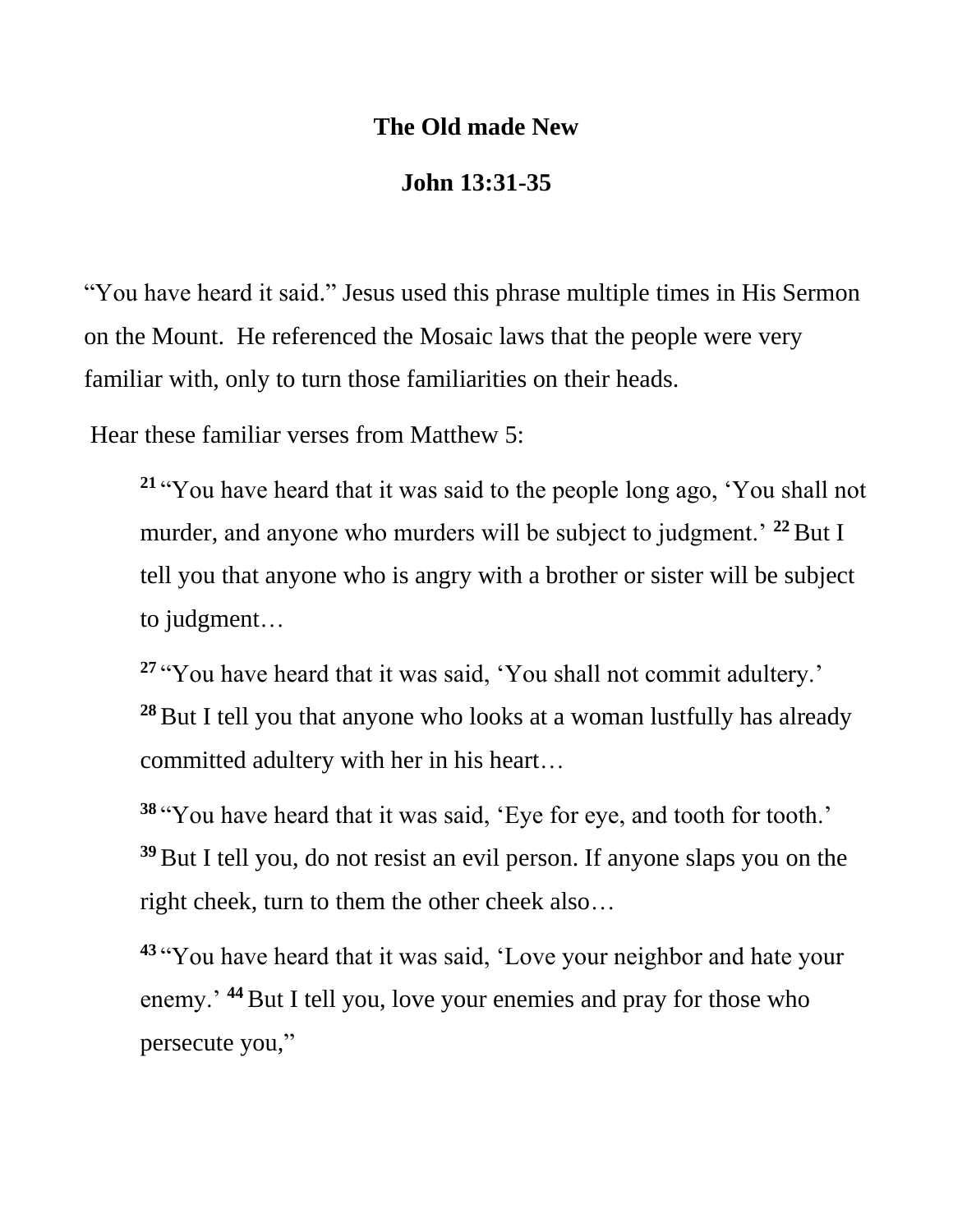Jesus spoke often about love. When asked about which was the greatest commandment, his response was once again about love:

> **<sup>37</sup>** Jesus replied: "'Love the Lord your God with all your heart and with all your soul and with all your mind.' **<sup>38</sup>** This is the first and greatest commandment. **<sup>39</sup>** And the second is like it: 'Love your neighbor as yourself.' **<sup>40</sup>** All the Law and the Prophets hang on these two commandments." Matthew 22:37-40

So, one might wonder why the Scriptures we read this morning are titled "A new commandment" in some Bible translations. It is because, He gives a commandment to love, not unlike the Mosaic law, but again with a twist – the disciples are to love one another *as He has loved them*. The love of Jesus is like no other and He expects the disciples to emulate Him after he is gone.

Jesus had already spent time during the meal listening to his disciples argue about who will be the greatest in God's kingdom. He is aware they are still missing the point of his ministry. So, He sets an example for the disciples by washing their feet. All of them. Knowing that one of them would betray him and another deny him. He humbled himself, lowering himself to the level of a servant before the disciples. They understood that something was happening, even if they weren't sure what it was.

They were all familiar with the Mosaic law to love your neighbor. As set out in Deuteronomy and Leviticus, the law of love required that the resident cared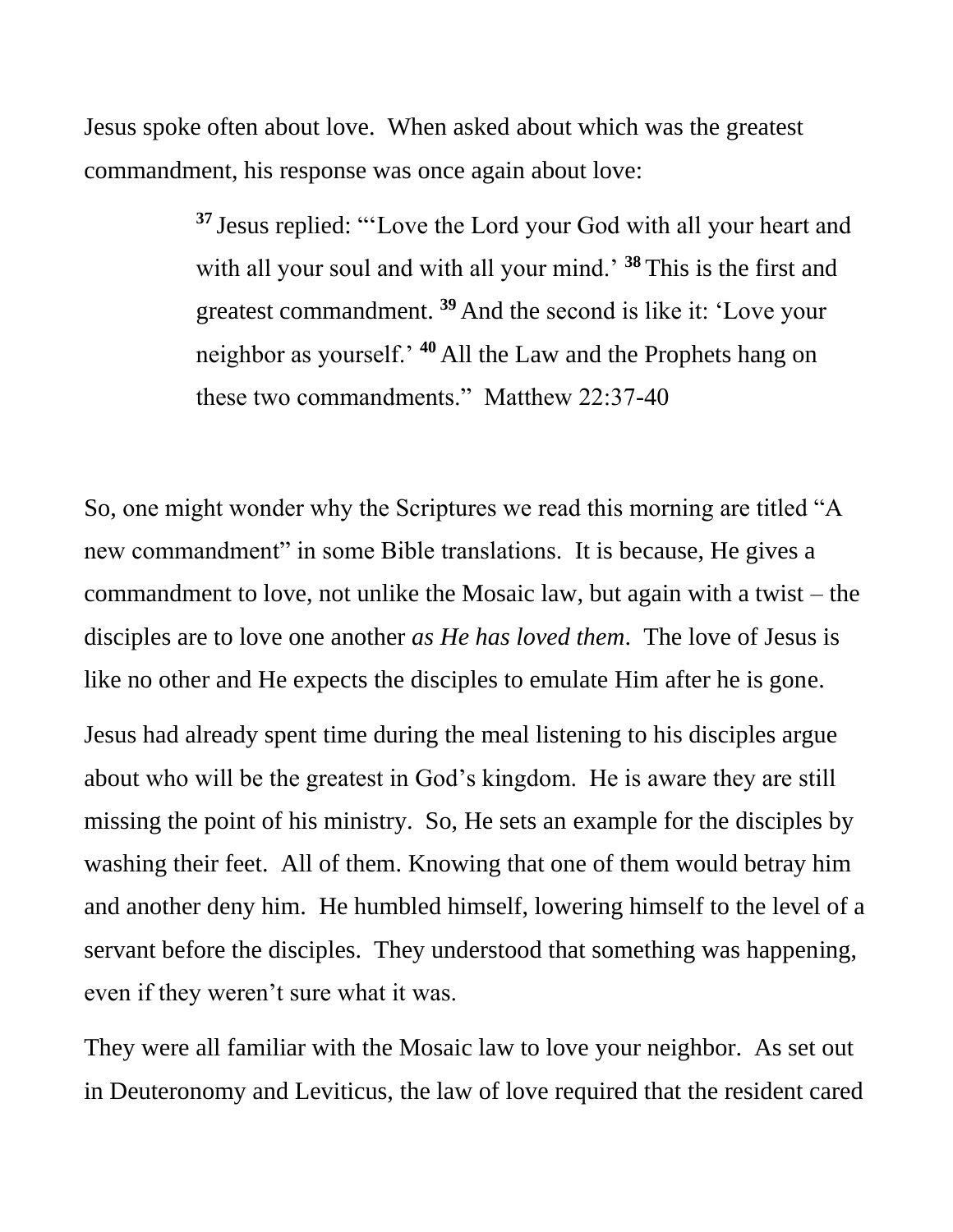for the alien, those who had resources were to care of those who did not, orphans and widows could expect to have benefactors. In each of these scenarios there was one party who had power and one party who was dependent on that power. Over time these structures had come to be abused. Now Jesus, the power party in this scenario, flipped those roles to become the powerless party in service to others. He became a servant to his servants.

The command to love still stood in this new iteration of the Mosaic law, but now it had been fine tuned. The disciples were not just to love as they were told to under the old law, they were now to love as Jesus had loved them. And how had he loved them? By becoming their servant. He did not lord his authority, divine as it was, over them. He had dropped to his knees, bearing a basin and a towel, to wash the dirty feet of His followers.

How must the disciples have felt after spending half the night arguing about who was the greatest to then have the greatest person in the room lower Himself to the level of a servant? Jesus upset their understanding of what true greatness is. He had been telling them about his impending death, how in His death God would be glorified, and then he washed their feet. That was the love they were to share with one another, a love of equality and fidelity. After Jesus' death and resurrection, that kind of love would sustain them through the difficult times ahead.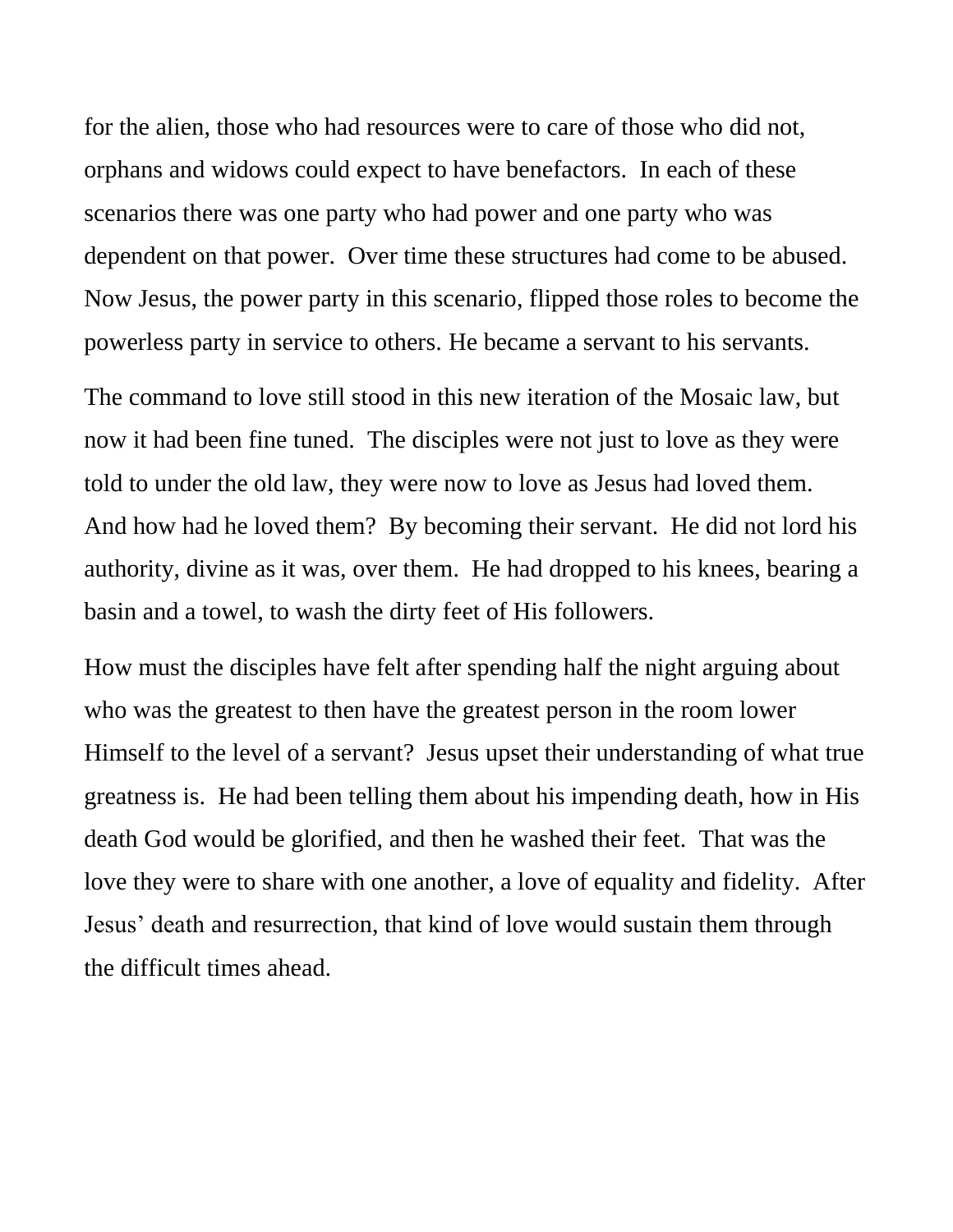It was that kind of love that motivated the early Anabaptist martyr, Dirk Willems, to do what he is most famous for. In case you are not familiar with his story here it is:

Willems was born in [Asperen,](https://en.wikipedia.org/wiki/Asperen) [Gelderland,](https://en.wikipedia.org/wiki/Gelderland) Netherlands. He was [rebaptized](https://en.wikipedia.org/wiki/Believer%27s_baptism) as a young man in [Rotterdam,](https://en.wikipedia.org/wiki/Rotterdam) thus rejecting the [infant](https://en.wikipedia.org/wiki/Infant_baptism)  [baptism](https://en.wikipedia.org/wiki/Infant_baptism) practiced at that time by both Catholics and [established](https://en.wikipedia.org/wiki/Established_church) Protestants in the Netherlands…This action, plus his continued devotion to his new faith and the baptism of several other people in his home, led to his condemnation by the [Roman Catholic](https://en.wikipedia.org/wiki/Roman_Catholic_Church)  [Church](https://en.wikipedia.org/wiki/Roman_Catholic_Church) in the Netherlands and subsequent arrest in Asperen in 1569.

Willems was held in a residential palace turned into a prison, from which he escaped using a rope made out of knotted rags. Using this, he was able to climb out of the prison onto the frozen moat. A guard noticed his escape and gave chase. Willems was able to traverse the thin ice of a frozen pond, because of his lighter weight after subsisting on prison rations. However, the pursuing guard fell through the ice and yelled for help as he struggled in the icy water. Willems turned back to save the life of his pursuer, and thus was recaptured. His erstwhile pursuer stated his desire to let Willems go, but the [burgomaster](https://en.wikipedia.org/wiki/Burgomaster) "reminded the pursuer of his oath", causing the pursuer to seize Willems.

Willems was thereafter held until he was condemned by a group of seven judges, who, quoting Willems' "persisting obstinately in his